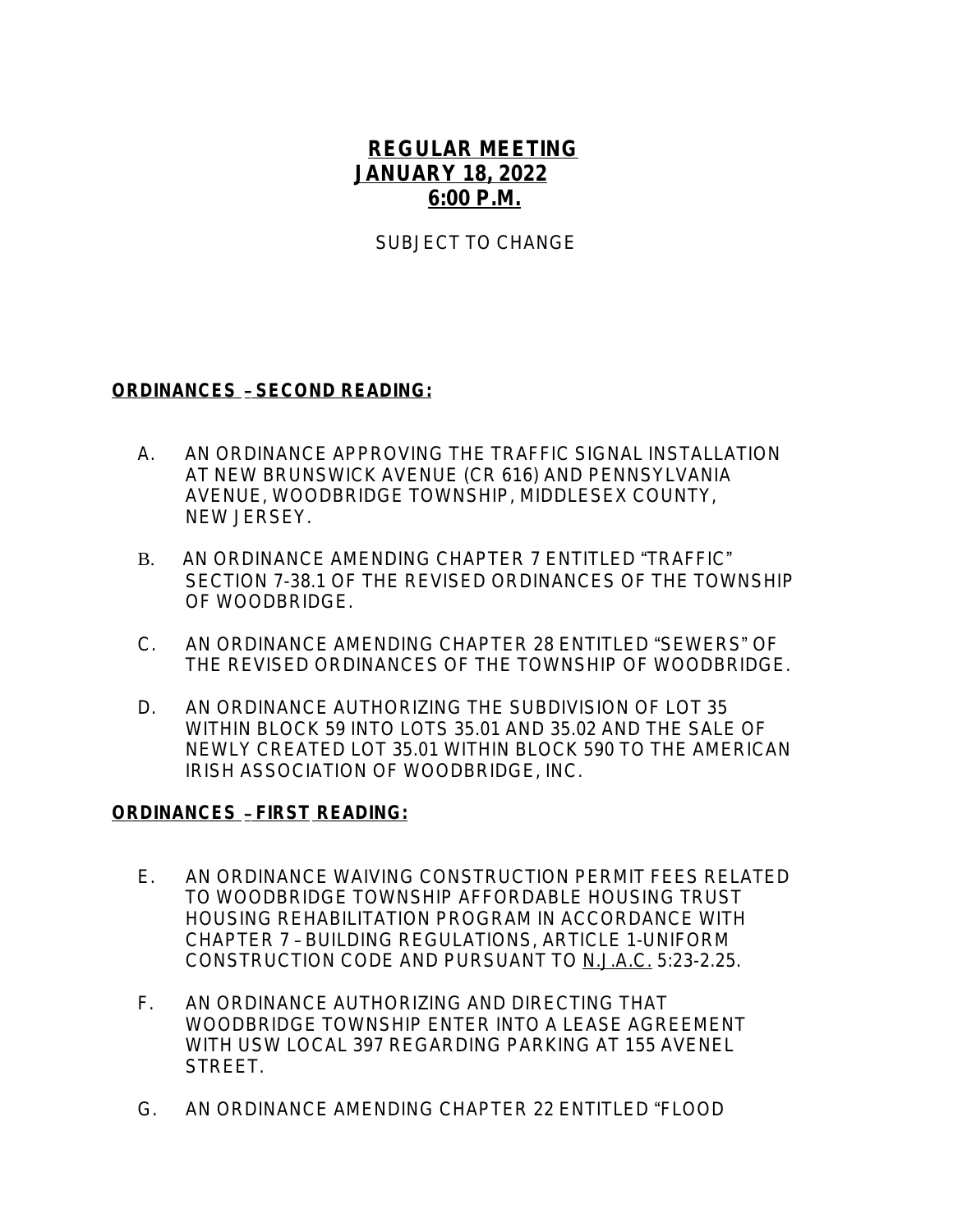DAMAGE PREVENTION" OF THE REVISED ORDINANCES OF THE TOWNSHIP OF WOODBRIDGE.

## **RESOLUTIONS:**

- 1. Appointment Carlo Fazio to serve as a member of the Woodbridge Township Cultural Arts Commission for a three (3) year term commencing January 18, 2022 and terminating December 31, 2024.
- 2. Appointment Ronald Wyatt to serve as a member of the Woodbridge Township Cultural Arts Commission for a three (3) year term commencing January 18, 2022 and terminating December 31, 2024.
- 3. Appointment Thomas C. Flynn, M.P.A., CFM Floodplain Administrator to be appointed as Floodplain Administrator of Woodbridge Township.
- 4. Refund Overpaid Taxes.
- 5. Refund Overpaid Sewer User Fees.
- 6. Refund Parking Permits.
- 7. Resolution authorizing the Municipal Comptroller to issue compensation checks to various individuals of the Board of Ward Commissioners.
- 8. Resolution authorizing the request of **ADAMS INVESTMENTS USA, LLC** for waiver of requirements for the installation of sidewalks for Block 517.17, Lot 5.011 Zone: R-5, 232 Carolyn Avenue, Colonia.
- 9. Resolution authorizing the request of **RAVJEE REALTY, LLC** for waiver of requirements for the installation of sidewalks for Block 517.17, Lot 5.012 Zone: R-5, 238 Carolyn Avenue, Colonia.
- 10. Resolution authorizing the Township of Woodbridge to apply for a LEAP Challenge Grant.
- 11. Resolution authorizing the insertion of a Special Item of Revenue into the SFY 2022 Budget for the Township of Woodbridge - \$82,500.00 NJDOT STEP Grant.
- 12. Resolution authorizing the insertion of a Special Item of Revenue into the SFY 2022 Budget for the Township of Woodbridge - \$7,871.56 Body Armor Replacement Grant.
- 13. Resolution authorizing the insertion of a Special Item of Revenue into the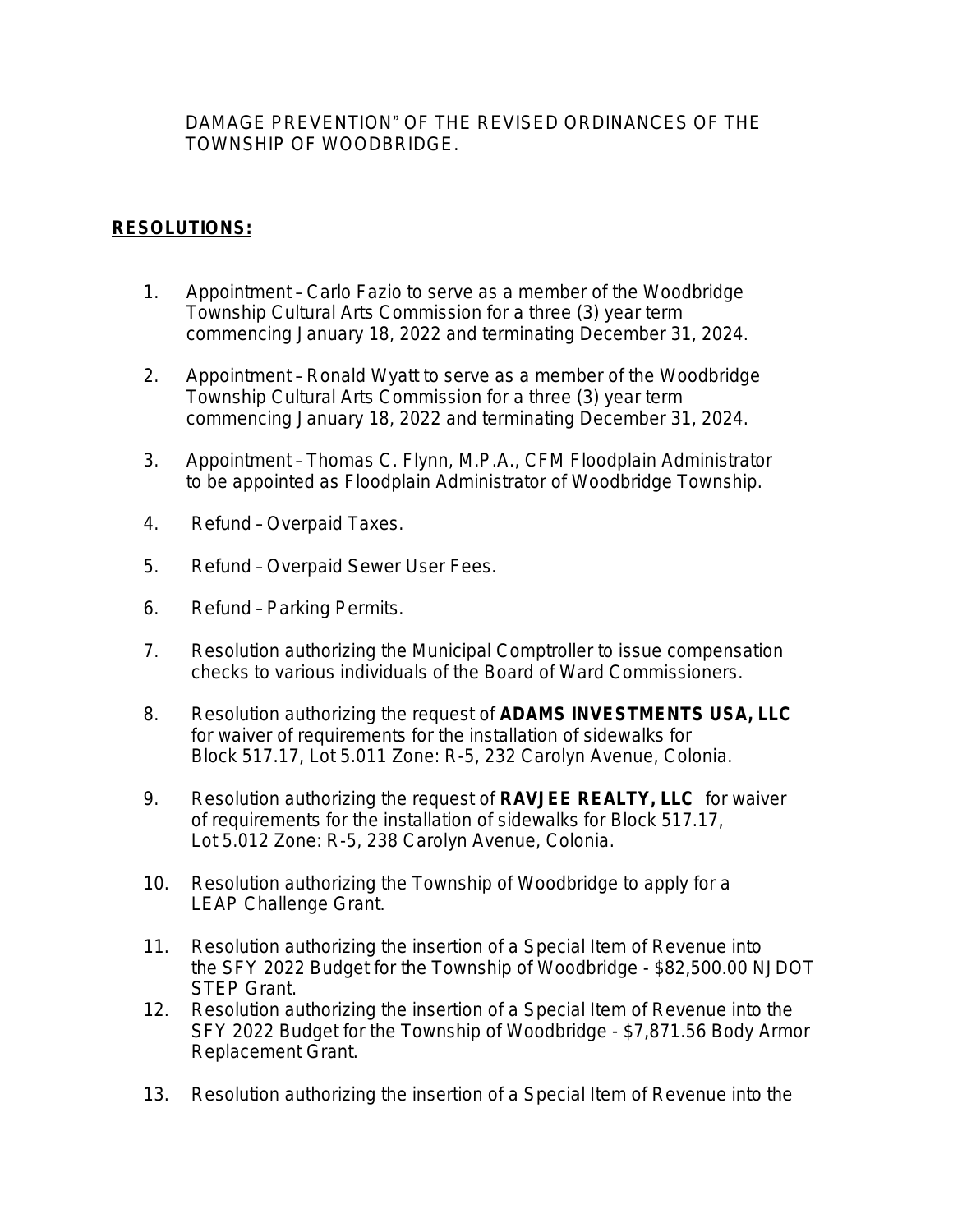SFY 2022 Budget for the Township of Woodbridge - \$75,000.00 DLGS Local Recreation Improvement Grant.

- 14. Resolution authorizing the insertion of a Special Item of Revenue into the SFY 2022 Budget for the Township of Woodbridge - \$1,100,000.00 Middlesex County Pistol Range Repair & Construction Contribution.
- 15. Shared Services Agreement Borough of Metuchen for Tax Assessor services.
- 16. Shared Services Agreement Township of Clark for the clean-up of the Pumpkin Patch Brook.
- 17. Resolution authorizing execution of a contract modification on the contract with The Vaughn Collaborative for professional architectural services in connection with Ice Rink Conversion at The Club at Woodbridge in an amount not to exceed \$36,230.00.
- 18. Agreement T & M Associates in an amount not to exceed \$457,900.00 for Phase 1 of the repairs to the Township's Municipal Complex Parking Garage on an emergency basis.
- 19. Agreement Purchase of annual Firewall License Support and Maintenance from ePlus Technology in an amount not to exceed \$83,962.00.
- 20. Agreement Peak Environmental LLC for professional environmental services for 267 E. Smith Street, Woodbridge, Our Lady of Mt. Carmel, Phase II (Church Building) in an amount not to exceed \$16,200.00.
- 21. Resolution authorizing participation in a Nationwide Settlement Agreement with Johnson & Johnson, McKesson, Cardinal Health and AmerisourceBergen to resolve claims involving their participation in the opioid crisis.
- 22. Resolution authorizing that the Chief Financial Officer encumber an additional \$120,000.00 for legal expenses for all police officers in the Brady vs. Woodbridge Township Police Department matter.
- 23. Resolution authorizing an additional \$7,500.00 be encumbered for legal representation of Lt. Edward Barrett in a lawsuit entitled Hodges vs. Woodbridge Township Police Department, et als.
- 24. Resolution granting a grace period on tax bills normally due on February 1, 2022 provided that the payment therefore is actually received by the Tax Collector on or before February 25, 2022 at an interest rate of ten-millionth of one percent (0.0000001%) per annum.